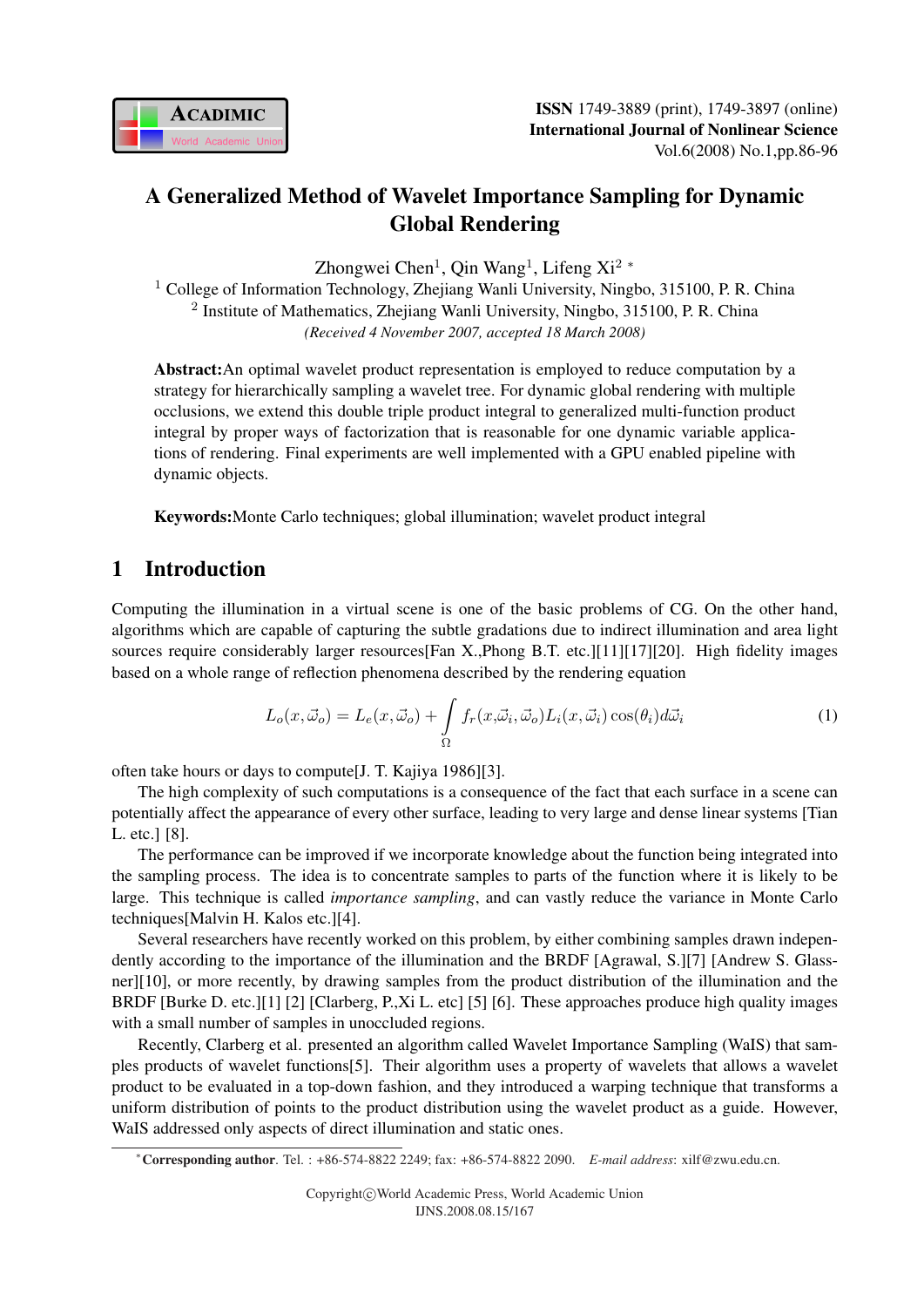In this paper, we present an improvement method of WaIS for real-time rendering with dynamic objects under global illumination.

## 2 Product importance sampling for rendering

### 2.1 BRDF

The bidirectional reflectance distribution function (BRDF) characterizes the reflection of light on a surface. The BRDF was first formally defined by Nicodemus et al. [9]. In radiometric terms, the BRDF is the surface radiance divided by the surface irradiance, i.e., the incident light flux per unit illuminated surface area:

$$
f_r(x, \vec{\omega}_i, \vec{\omega}_o) = \frac{dL_o(x, \vec{\omega}_o)}{dL_i(x, \vec{\omega}_i)} = \frac{dL_o(x, \vec{\omega}_o)}{L_i(x, \vec{\omega}_i) \cos(\theta_i) d\vec{\omega}_i},\tag{2}
$$

where x is the surface position,  $\vec{\omega}_i$  is the incident direction,  $\vec{\omega}_o$  is the outgoing (viewing) direction,  $L_i(x, \vec{\omega}_i)$ is outgoing radiance, and  $L_o(x, \vec{\omega}_o)$  is incident radiance (irradiance). See Figure 1 for an illustration.



Figure 1: The bidirectional reflectance distribution function (BRDF) describes the ratio of outgoing radiance to incident radiance (irradiance).

Theoretically, the BRDF also depends on other variables such as wavelength and polarization of the light, but we are usually considering only unpolarized light of one specific wavelength at the time. Therefore, the BRDF can be written as a four-dimensional function. The function is typically parameterized over the spherical coordinates for the incident direction  $\vec{\omega}_i = (\theta_i, \varphi_i)$  and outgoing direction  $\vec{\omega}_o = (\theta_o, \varphi_o)$ . For a detailed discussion of the BRDF and its use in computer graphics, see the books by Glassner [10].

#### 2.2 Direct illumination

The global illumination rendering equation (1) can be split into several components:

$$
L_o(x, \vec{\omega}_o) = L_{dir}(x, \vec{\omega}_o) + L_{ind}(x, \vec{\omega}_o) + L_e(x, \vec{\omega}_o), \tag{3}
$$

where  $L_{dir}$  is the direct illumination,  $L_{ind}$  is the indirect illumination, and  $L_e$  is the self-emitted radiance. Here, the direct illumination is given by the integral:

$$
L_{dir}(x, \vec{\omega}_o) = \int_{\Omega} f_r(x, \vec{\omega}_i, \vec{\omega}_o) L(x, \vec{\omega}_i) v(x, \vec{\omega}_i) \cos(\theta_i) d\vec{\omega}_i,
$$
\n(4)

where the incident radiance,  $L(x, \vec{\omega}_i)$ , is provided by light sources in the scene, and  $v(x, \vec{\omega}_i)$  is the visibility of a light source in direction  $\vec{\omega}_i$ . In order to apply realistic lighting to a virtual scene, it is common to capture real lighting in a high-dynamic range environment map [Matt Pharr,etc.] [12], and use that for L during rendering.

*IJNS homepage:*http://www.nonlinearscience.org.uk/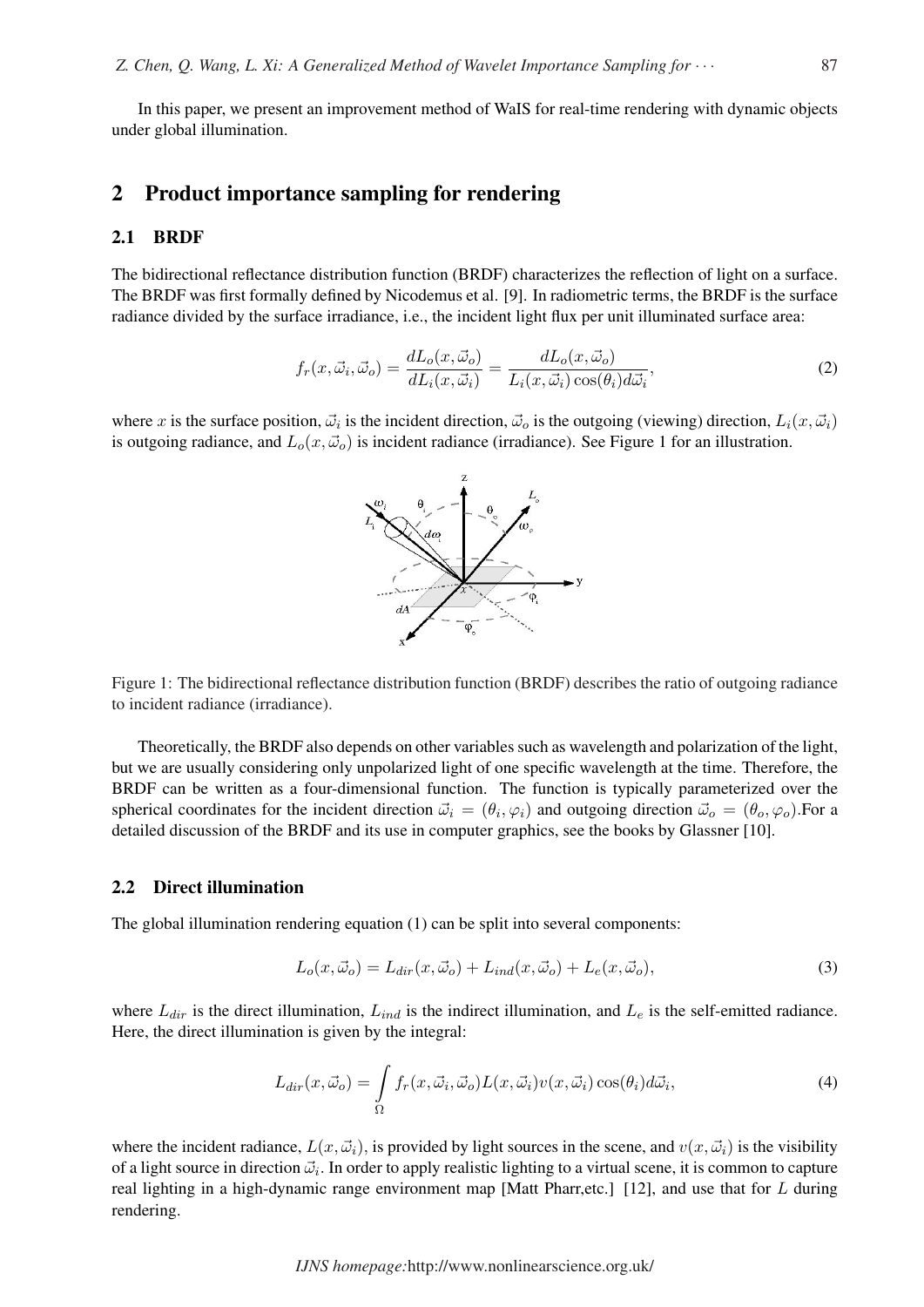### 2.3 Product importance sampling estimator

A common approach to evaluate the direct lighting equation (4) is to use Monte Carlo integration, which replaces the continuous integral with the average of N Monte Carlo samples [3].

Many importance sampling techniques for direct lighting concentrate on either sampling the light source or the BRDF. BRDF importance sampling is better suited for specular materials, while environment map importance sampling is better for diffuser BRDFs.

To address this problem, Veach and Guibas [14] presented a novel technique for combining estimators in Monte Carlo methods using multiple importance sampling, which is a powerful method for the case where either the lighting or the BRDF is complex, as it will pick the best of the available sampling techniques. However, when both the lighting and the BRDF are complicated, their technique provides a smaller advantage. Burke et al. [1] introduced a technique for rendering objects with complex materials illuminated by an environment map.

In their work, the aim is to perform importance sampling using the *product* of the incident light distribution and the BRDF as the importance function:

$$
p(\vec{\omega}_i) = \frac{f_r(\vec{\omega}_i, \vec{\omega}_o) L_i(\vec{\omega}_i) \cos(\theta_i)}{\int_{\Omega} f_r(\vec{\omega}_i, \vec{\omega}_o) L_i(\vec{\omega}_i) \cos(\theta_i) d\vec{\omega}_i}.
$$
\n(5)

Observe that the normalization term in the denominator is the direct illumination integral with the visibility term  $v(\vec{\omega}_i)$  omitted. In other words, this term is the exitant radiance in the absence of shadows. Burke et al. refer to it as *Lns :* radiance, no shadows. [1]:

$$
L_{ns} := \int_{\Omega} f_r(\vec{\omega}_i, \vec{\omega}_o) L_i(\vec{\omega}_i) \cos(\theta_i) d\vec{\omega}_i.
$$
 (6)

If sample directions  $\vec{\omega}_i^{(j)}$  $i^{(0)}$  are drawn according to the product distribution in Equation 6, then Equation 7 can be used to estimate  $L_{N,p}(\vec{\omega}_o)$  as:

$$
L_{N,p}(\vec{\omega}_o) = \frac{1}{N} \sum_{j=1}^N \frac{f_r(\vec{\omega}_i^{(j)}, \vec{\omega}_o^{(j)}) L_i(\vec{\omega}_i^{(j)}) v(\vec{\omega}_i^{(j)}) \cos(\theta_i)}{p(\vec{\omega}_i^{(j)})} = \frac{L_{ns}}{N} \sum_{j=1}^N v(\vec{\omega}_i^{(j)}).
$$
(7)

 $L_{N,p}(\vec{\omega}_o)$  is referred to as the *bidirectional estimator* for the direct illumination integral.

Note that the variance of the bidirectional estimator for the reflected radiance is proportional to the variance in the visibility function,  $\vec{\omega}_i^{(j)} \propto p(\vec{\omega}_i), j = 1, ..., N$ . This is an improvement over sampling techniques that only consider either the illumination or the BRDF in the sampling process. This is because the variance of these techniques depends in addition on the variance in the function that they do not sample from, BRDF or illumination respectively.

### 3 Product importance sampling using wavelet

We focus on the efficient computation of the multi-function product integral and the product of multiple functions now. For this purpose, we choose Haar bases as the basis set *B*. Compared with the pixel domain representation, wavelets allow us to approximate signals at low distortion with a small number of significant coefficients. Haar bases, amazingly, have an interesting property that simplifies the computation as many of the integral coefficients are zero [S. G. Mallat] [23]. Therefore, by using only non-zero wavelet coefficients and non-zero integral coefficients, evaluation of both the multi-function product integral and the product of multiple functions can be significantly accelerated.

#### 3.1 2D Haar Bases

Nonstandard Haar wavelet transform [Stollnitz et al. 1996] [15] decomposes a  $2^n \times 2^n$  image into a 2D signal with  $2^n \times 2^n$  coefficients. Each coefficient corresponds to a basis function defined in the region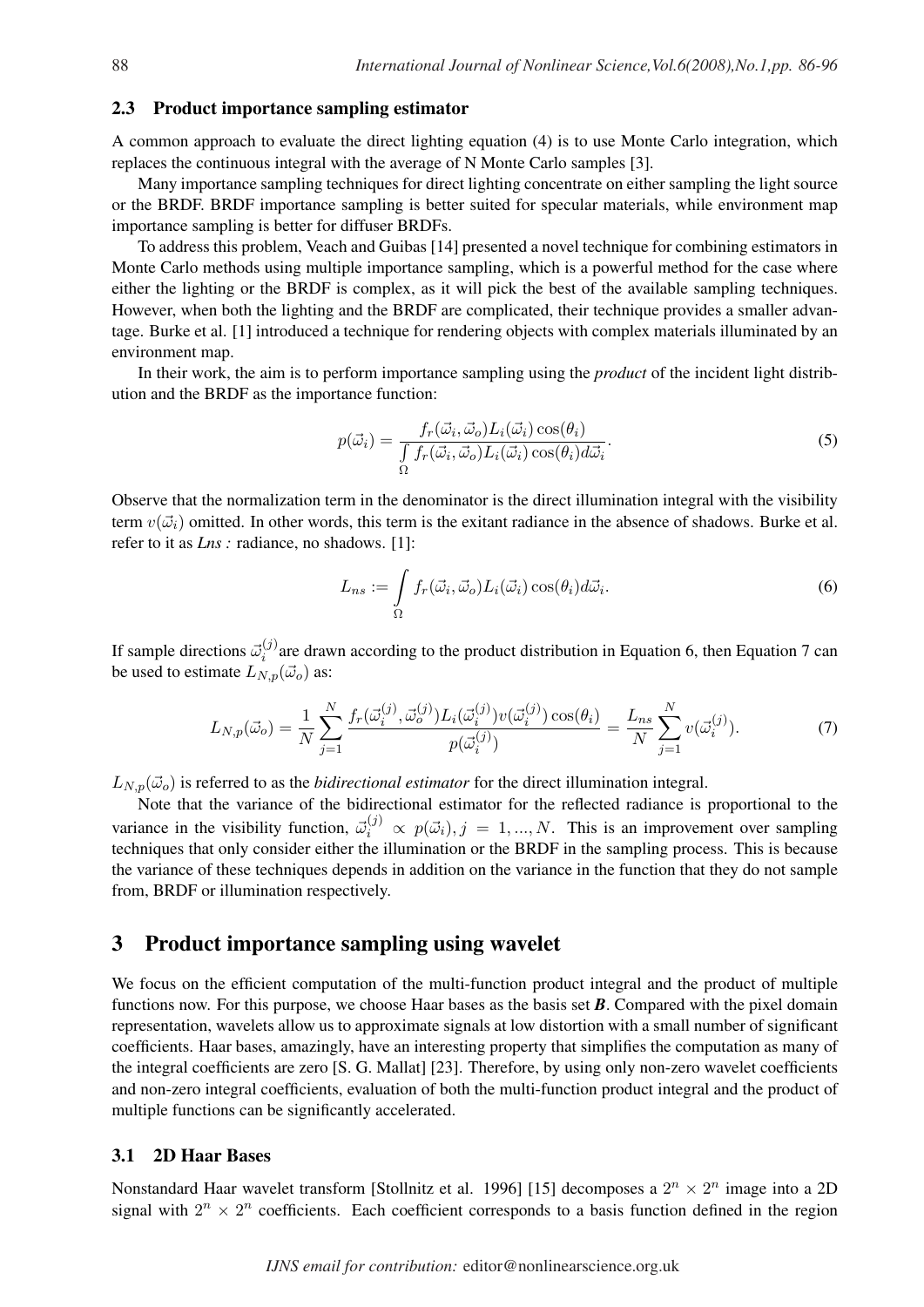$\langle j, t_1, t_2 \rangle$  where j is the *scale*  $(0 \le j \le n)$ ,  $t_1$  and  $t_2$  are spatial translations  $(0 \le t_1, t_2 \le 2^j)$ . In each region  $\langle j, t_1, t_2 \rangle$ , four normalized 2D Haar basis functions are defined:

 $(1)$   $\phi_t^j$  $\frac{\delta}{t_{1},t_{2}}$  normalized Haar scaling basis function:  $\phi_{t}^{j}$  $t_{t_1,t_2}(x,y) = 2^j \phi^0(2^j x - t_1, 2^j y - t_2)$  where  $\phi^0$  is the *mother scaling function*.

 $(2) \psi_t^j$  $t_{1, t_2}$  normalized Haar wavelet basis function. There are three types of wavelets defined in the region  $\langle j, t_1, t_2 \rangle$ :

$$
\psi_{m,t_1,t_2}^j(x,y) = 2^j \psi_m^0(2^j x - t_1, 2^j y - t_2), m = 1,2,3
$$

where  $\psi_m^0$ ,  $m = 1, 2, 3$ , are three different mother wavelets, denoting the horizontal, vertical and diagonal differences.

$$
\phi^0 = \begin{bmatrix} \psi_1^0 & \psi_2^0 & \psi_3^0 & \psi_3^0 & \psi_3^0 & \psi_3^0 & \psi_3^0 & \psi_3^0 & \psi_3^0 & \psi_3^0 & \psi_3^0 & \psi_3^0 & \psi_3^0 & \psi_3^0 & \psi_3^0 & \psi_3^0 & \psi_3^0 & \psi_3^0 & \psi_3^0 & \psi_3^0 & \psi_3^0 & \psi_3^0 & \psi_3^0 & \psi_3^0 & \psi_3^0 & \psi_3^0 & \psi_3^0 & \psi_3^0 & \psi_3^0 & \psi_3^0 & \psi_3^0 & \psi_3^0 & \psi_3^0 & \psi_3^0 & \psi_3^0 & \psi_3^0 & \psi_3^0 & \psi_3^0 & \psi_3^0 & \psi_3^0 & \psi_3^0 & \psi_3^0 & \psi_3^0 & \psi_3^0 & \psi_3^0 & \psi_3^0 & \psi_3^0 & \psi_3^0 & \psi_3^0 & \psi_3^0 & \psi_3^0 & \psi_3^0 & \psi_3^0 & \psi_3^0 & \psi_3^0 & \psi_3^0 & \psi_3^0 & \psi_3^0 & \psi_3^0 & \psi_3^0 & \psi_3^0 & \psi_3^0 & \psi_3^0 & \psi_3^0 & \psi_3^0 & \psi_3^0 & \psi_3^0 & \psi_3^0 & \psi_3^0 & \psi_3^0 & \psi_3^0 & \psi_3^0 & \psi_3^0 & \psi_3^0 & \psi_3^0 & \psi_3^0 & \psi_3^0 & \psi_3^0 & \psi_3^0 & \psi_3^0 & \psi_3^0 & \psi_3^0 & \psi_3^0 & \psi_3^0 & \psi_3^0 & \psi_3^0 & \psi_3^0 & \psi_3^0 & \psi_3^0 & \psi_3^0 & \psi_3^0 & \psi_3^0 & \psi_3^0 & \psi_3^0 & \psi_3^0 & \psi_3^0 & \psi_3^0 & \psi_3^0 & \psi_3^0 & \psi_3^0 & \psi_3^0 & \psi_3^0 & \psi_3^0 & \psi_3^0 & \psi_3^0 & \psi_3^0 & \psi_3^0 &
$$

Figure 2: The mother scaling function  $\phi^0$  and the three mother wavelet functions  $\psi^0_m$ ,  $m = 1, 2, 3$ . The functions are +1 where white and -1 where black, and implicitly zero outside the unit square.

If set vector  $\mathbf{t} = (t_1, t_2)$ , and consider  $F(x, y)$  as a two-dimensional image with  $2^l \times 2^l$  pixels, then twodimensional image  $F(x, y)$  can be further expressed as a sum of the first scaling function plus the wavelet functions as:

$$
F = F_{0,0}^{0} \phi_{0,0} + \sum_{k=0}^{l-1} \sum_{t} \sum_{m} F_{k,t}^{m} \psi_{k,t}^{m} = \sum_{i} F_{i} \psi_{i}.
$$
 (8)

### 3.2 General 2D Wavelet Product

Given two functions expressed in an orthonormal basis, it is possible to multiply them together and get the product expanded in the same basis Ng et al. [16]

Let  $G = \sum G_j \psi_j$  and  $H = \sum H_k \psi_k$  be the two images represented in the Haar basis. The wavelet Let  $G = \sum G_j \psi_j$  and  $H = \sum H_k \psi_k$  be the t<br>product,  $F = \sum F_i \psi_i$ , of G and H is then given by:

$$
F = G \cdot H \Leftrightarrow \sum F_i \psi_i = \sum G_j \psi_j \cdot \sum H_k \psi_k.
$$
\n(9)

By integrating against the  $i^{th}$  basis function, we can directly obtain the  $i^{th}$  coefficient for the wavelet representation of the product  $F_i$  as follows:

$$
F_i = \iint F(x)\psi_i(x)dx = \iint \psi_i(x)G(x)H(x)dx
$$
  
\n
$$
= \iint \psi_i(x)(\sum G_j\psi_j(x) \cdot \sum H_k\psi_k(x))dx
$$
  
\n
$$
= \sum_j \sum_k G_jH_k \iint \psi_i(x)\psi_j(x)\psi_k(x)dx
$$
  
\n
$$
= \sum_j \sum_k C_{ijk}G_jH_k,
$$
  
\n(10)

where

$$
C_{ijk} = \iint \psi_i(x)\psi_j(x)\psi_k(x)dx.
$$
 (11)

Note that these equations are valid for any domain and suitable orthonormal basis, only the tripling coefficients will differ. Due to the compact support of the Haar basis functions, most of the tripling coefficients will be zero. The non-zero coefficients are given by the Haar tripling coefficient theorem [Ng,R.,etc.][16].

Generalized Haar Integral Coefficient Theorem *The n<sup>th</sup>-order Haar integral coefficient*  $C<sup>n</sup>$  has a *non-zero value, if and only if the numbers of the three kinds of wavelets*  $\psi_1$ ,  $\psi_2$  and  $\psi_3$  *at the finest scale hon-zero value, if and only if the numbers of the intee kinds of wavelets*  $\varphi_1$ ,  $\varphi_2$  and  $\varphi_3$  *at the jinest scales of have the same parity. In this case, the integral coefficient is*  $\pm 2^{\sum j-2^{j_0}}$ , wh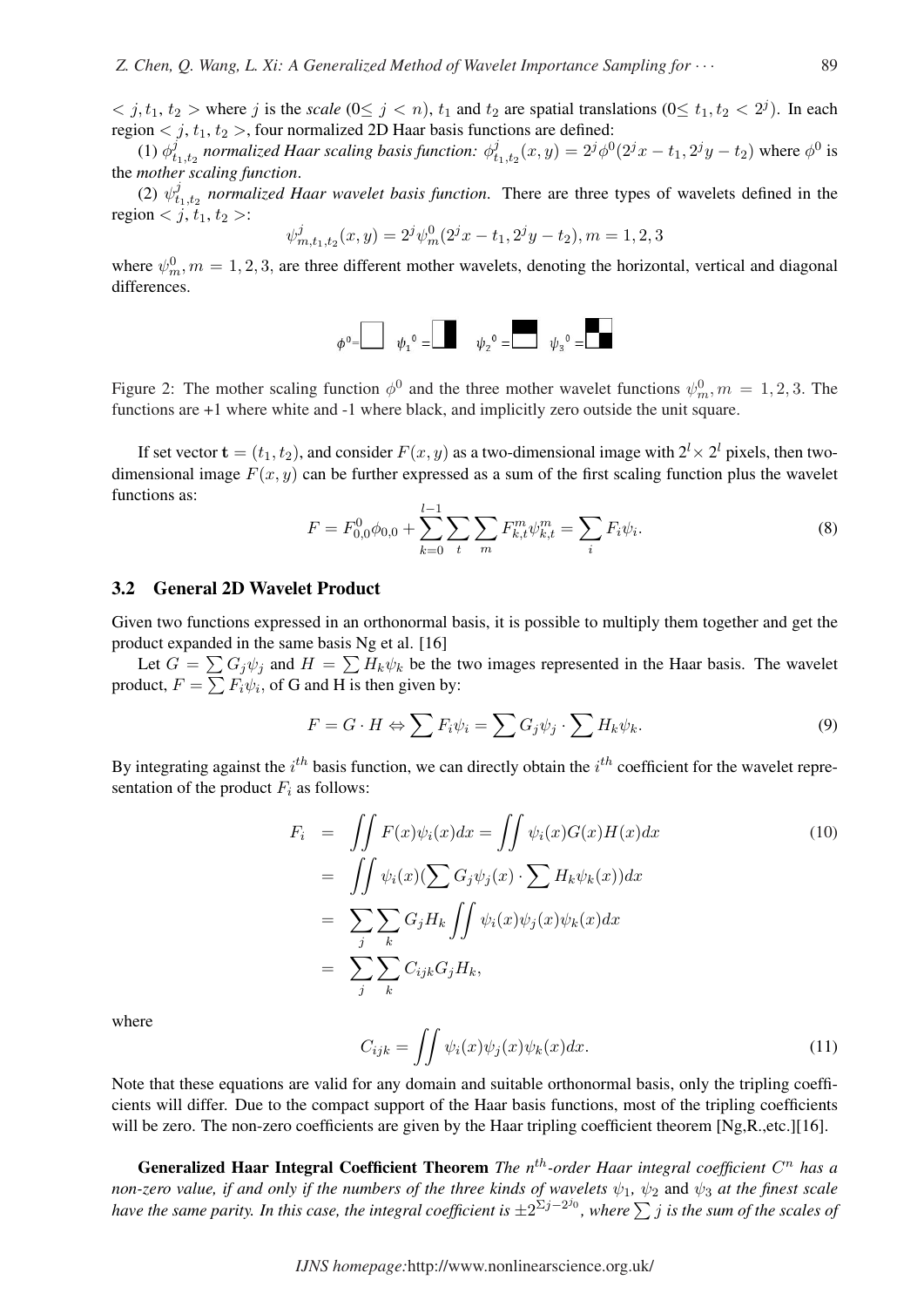*all operand basis functions, and j*<sup>0</sup> *is the scale of the finest basis function. The sign of the integral coefficient is the multiplication of the signs of the subregions of all parent basis functions that the child basis function falls into.*

Thus, the integral of three 2D Haar basis functions *Fi* is non-zero if and only if one of the following three cases holds:

1. All three are the scaling function. In this case,  $C_{ijk} = 1$ .

2. All three functions occupy the same wavelet square, and all are of different wavelet types.  $C_{ijk} = 2^l$ , where the square is at level  $l$ .

3. Two are identical wavelets, and the third is either the scaling function or a wavelet that overlaps at a strictly coarser level.  $C_{ijk} = \pm 2^l$ , where the third function exists at level *l*.

The tripling coefficient theorem is written in general terms, and describes the cases where the tripling coefficients are non-zero. In this application, where we are looking at a specific basis function,  $\psi_i$ , the theorem can be rewritten to make the different cases more clear:

1.  $\psi_i$  is the mother scaling function:

(a)  $\psi_j$  and  $\psi_k$  are also the mother scaling function.  $C_{ijk} = 1$ .

(b)  $\psi_j$  and  $\psi_k$  are identical wavelets (at any level).  $C_{ijk} = 1$ .

2.  $\psi_i$  is a wavelet function at level *l*:

(a) All three functions occupy the same wavelet square and all are of different wavelet types.  $C_{ijk} = 2^l$ .

(b)  $\psi_j$  and  $\psi_k$  are identical wavelets under the support of  $\psi_i$  and exist at a strictly finer level.  $C_{ijk} = \pm 2^l$ .

(c) One of the wavelets is identical to  $\psi_i$ , and the other is either the mother scaling function or a wavelet that overlaps at a strictly coarser level.  $C_{ijk} = \pm 2^{l'}$ , where the coarser function exists at level l'.

#### 3.3 Wavelet importance sampling

In wavelet importance sampling, we approximate the function  $f(x)$  with an image  $F(x)$ , expressed in the Haar wavelet basis. For simplicity, the image is defined to cover the unit square. Consider a wavelet square  $s = (l, t)$  at level land translation t. The square has an area of  $A(s) = 2^{-l} \times 2^{-l} = 2^{-2l}$ . The average function value  $F(s)$  over the square, can be found by integrating the function over s. However, due to the constant and disjoint scaling functions, the average function value is given by the scaling coefficient for the square as follows:  $\overline{a}$ 

$$
F(s) = \iint_{s} F(x)dx = 2^{l} \iint \phi_{l,t}^{0}(x)F(x)dx = 2^{l}F_{l,t}^{0},
$$
\n(12)

$$
I = \iint F(x)dx = F_{0,0}^{0}.
$$
 (13)

Thus, the probability density of the square s, is given by:

$$
p(s) = \frac{F(s)}{I} = 2^l \frac{F_{l,t}^0}{F_{0,0}^0},\tag{14}
$$

the probability of placing a sample at a coordinate x within the square s, should be equal to:

$$
p(x \in s) = p(s)A(s) = 2^{-2l} \frac{F(s)}{I} = 2^{-l} \frac{F_{l,t}^0}{F_{0,0}^0}.
$$
\n(15)

For recursive algorithms, it is useful to know the conditional probabilities for each child square, given that the parent square is sampled. Let s be the parent square at level l, and let  $s_i$ ,  $i = 1...4$ , be the four child squares at level  $l + 1$ . The conditional probability for each of the four children can be expressed in the function values for the parent and child squares as:

$$
p(x \in s_i | x \in s) = \frac{p(x \in s_i)}{p(x \in s)} = \frac{2^{-2(l+1)}F(s_i)/I}{2^{-2l}F(s)/I} = \frac{1}{4}\frac{F(s_i)}{F(s)},
$$
\n(16)

and similarly expressed in scaling coefficients as:

$$
p(x \in s_i \mid x \in s) = \frac{p(x \in s_i)}{p(x \in s)} = \frac{2^{-(l+1)} F_{l+1,t}^0 / F_{0,0}^0}{2^{-l} F_{l,t}^0 / F_{0,0}^0} = \frac{1}{2} \frac{F_{l+1,t}^0}{F_{l,t}^0}.
$$
 (17)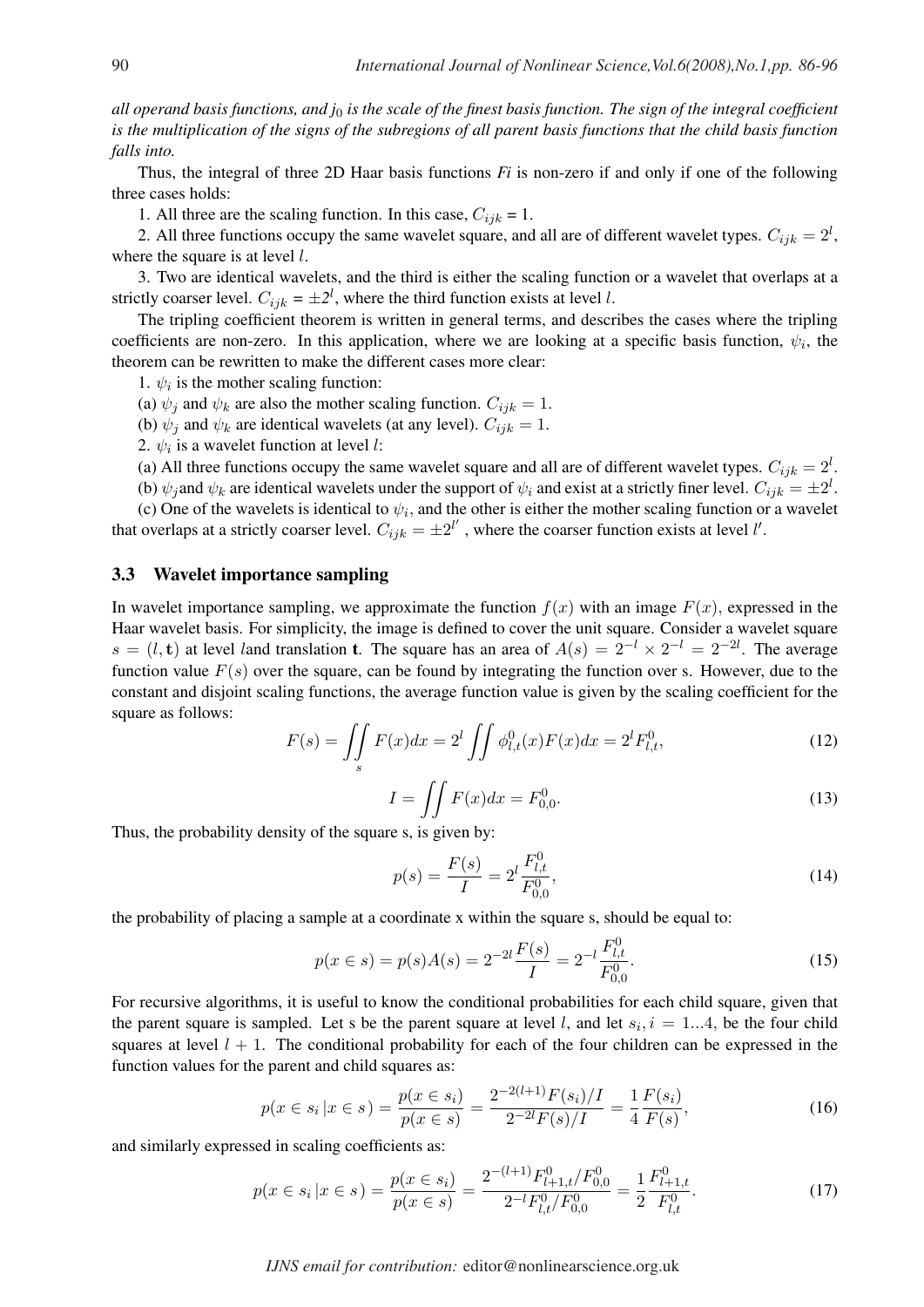### 3.4 Improved Sampling of Wavelet Products

For a simple case, the importance function  $f(x)$  is a product of only two functions,  $f(x) = g(x)h(x)$ . We store approximations of  $g(x)$  and  $h(x)$  as images, G and H respectively, expressed as Haar wavelets. Then coefficients for the product  $F = G \cdot H$  of the two wavelets can be computed using theory in 3.2.

In practice, as stated in last section, it is unnecessary to compute detail coefficients for the wavelet product, as only the scaling coefficients at each level are needed for sampling. So the general product in 3.2 could be simplified by direct product of only scaling coefficients. While replacing  $\psi_i$  with the specific scaling function  $\phi_{l,t}$ , the scaling coefficient for the product is then given by:

$$
F_{l,t}^{0} = \iint F(x)\phi_{l,t}(x)dx = \iint \phi_{l,t}(x)G(x)H(x)dx
$$
  
\n
$$
= \iint \phi_{l,t}(x)(\sum G_j\psi_j(x) \cdot \sum H_k\psi_k(x))dx
$$
  
\n
$$
= \sum_j \sum_k G_jH_k \iint \phi_{l,t}(x)\psi_j(x)\psi_k(x)dx
$$
  
\n
$$
= \sum_j \sum_k C'_{ijk}G_jH_k,
$$
  
\n(18)

where  $C'_{ijk}$  are modified tripling coefficients, defined as:

$$
C'_{ijk} = \iint \phi_{l,t}(x)\psi_j(x)\psi_k(x)dx.
$$
 (19)

It turns out that the  $C'_{ijk}$  for a scaling function at level l are non-zero if and only if one of the following two cases holds:

1.  $\psi_j$  and  $\psi_k$  are either the mother scaling function or wavelets at strictly coarser levels,  $l_j$  and  $l_k$ .

$$
C'_{ijk} = \pm 2^{l_j + l_k - l}.
$$

2.  $\psi_j$  and  $\psi_k$  are identical wavelets under the support of  $\phi_{l,t}$ , and exist at the same or finer levels.  $C'_{ijk} = 2^l$ .

The first case corresponds to a multiplication of the scaling coefficients for  $G$  and  $H$  at level  $l$  that overlap  $\phi_{l,t}$ , scaled by  $2^l$ , i.e., a multiplication of the scaling coefficients  $G_{l,t}^0$  and  $H_{l,t}^0$ . Hence, scaling coefficients for the product as:

$$
F_{l,t}^0 = 2^l G_{l,t}^0 H_{l,t}^0 + 2^l \sum_{l' \ge l, t' \in t,m} F_{l',t'}^m H_{l',t'}^m,
$$
\n(20)

where the summation is over all wavelet coefficients that are under the support of  $\phi_{l,t}$ . the scaling coefficients  $G_{l,t}^0$  and  $H_{l,t}^0$  can easily be computed separately for the two functions, using standard wavelet reconstruction from their respective wavelet coefficients.

This simplified way is much more efficient than the general one.

Once the product  $F$  can be computed, the importance sampling probability computing is as same as above equations for single function case described in 3.3.

## 4 Generalized method in dynamic global rending

For the real-time rendering of dynamic scenes while taking into account soft shadows and light interreflections, the efficient wavelet product importance sampling theory could be generalized by a factoring way [Mccool, M. D.,etc.] [18] [Ben-Artzi, A.,etc.] [19] [Ahmed,etc.] [20][Lawrence J.,etc.][22].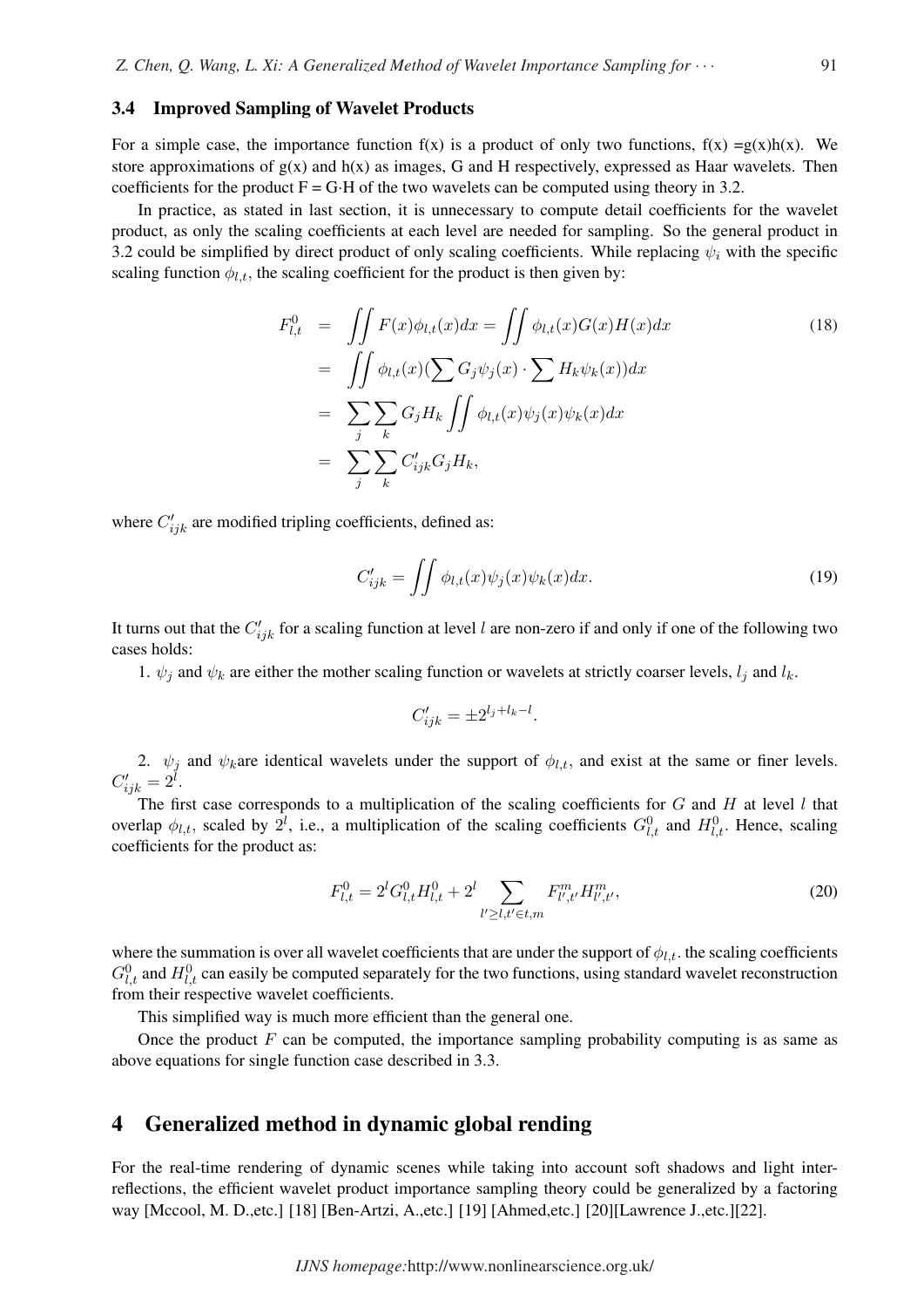### 4.1 Multi-function product integral

Given n distinct objects in a dynamic scene, the exitant radiance B at a surface point x along view direction  $\theta$  due to distant environment lighting L is the product integral over all incident directions sampled at a surrounding cubemap  $\Omega$  [21]:

$$
B(x, \vec{\omega}_o) = \int_{\Omega} L(\vec{\omega}_i) O_1(x, \vec{\omega}_i) \prod_{j=2}^n O_j(x, \vec{\omega}_i) f_r(x, \vec{\omega}_i, \vec{\omega}_o) (\vec{N} \cdot \vec{\omega}_i) d\vec{\omega}_i
$$
  

$$
= \int_{\Omega} L(\vec{\omega}_i) \tilde{O}_1(x, \vec{\omega}_i) \prod_{j=2}^n \tilde{O}_j(x, \vec{\omega}_i) f_r(x, \vec{\omega}_i, \vec{\omega}_o) d\vec{\omega}_i,
$$
 (21)

where  $\vec{\omega}_i$  is the incident direction,  $\vec{N}$  is the normal at x,  $f_r$  is the BRDF,  $O_1$  is the *local visibility* at x due to self-occlusion.  $O_i(2 \leq j \leq n)$  is the *dynamic occlusion* at x occluded by the  $j^{th}$  neighboring object in the scene. In order to eliminate the dependance of the BRDF on the normal, the cosine term  $(\vec{N} \cdot \vec{\omega}_i)$  is combined with the self visibility  $O_1$  as  $\tilde{O}_1$  as:

$$
\tilde{O}_1(x, \vec{\omega}_i) = O_1(x, \vec{\omega}_i)(\vec{N} \cdot \vec{\omega}_i). \tag{22}
$$

For a fixed vertex x and view direction  $\vec{\omega}_o$ , equation (21) can be simplified as:

$$
B = \int L(\vec{\omega}_i) \tilde{O}_1(x, \vec{\omega}_i) \prod_{j=2}^n \tilde{O}_j(x, \vec{\omega}_i) f_r(x, \vec{\omega}_i) d\vec{\omega}_i.
$$
 (23)

It is exactly the product integral of  $(n + 2)$  functions:

$$
B = \int \prod_{j=1}^{n+2} F_j(\vec{\omega}_i) d\vec{\omega}_i.
$$
 (24)

#### 4.2 Factoring for dynamic radiance transfer

For dynamic radiance transferring, an effective approach to accelerating the evaluation of equation 24 is stated as follows:  $\overline{r}$  $\overline{a}$ 

$$
B = \int \left[ \prod_{j=1}^{n+1} F_j(\vec{\omega}_i) \right] F_{n+2}(\vec{\omega}_i) d\vec{\omega}_i = \langle T, F_{n+2}(\vec{\omega}_i) \rangle , \qquad (25)
$$

where the radiance transfer vector T is the product of  $n+1$  functions as:

$$
T = \prod_{j=1}^{n+1} F_j(\vec{\omega}_i). \tag{26}
$$

If  $F_1, F_2, \dots, F_{n+1}$  are fixed, in other words, only  $F_{n+2}$  varies (i.e., dynamic instead of static), radiance transfer vector T needs to be computed only once. Therefore, shading integral reduces to a simple double function product integral of T and  $F_{n+2}$ , which can be approximated by the wavelet importance sampling method. Here we assume that only one function in the shading integral varies. This assumption is reasonable for lighting design systems, where normally the designer adjusts only one variable at a time, and real-time feedback is highly appreciated. For example, the designer may experiment with different lighting effects by fixing view conditions and objects. The designer may also render the scene from different view conditions by fixing the lighting and the objects. Another popular operation is to fix the lighting and view conditions, and relocate a single object in the scene. As long as there is only one (note that it can be any one) varying parameter, this approach can be used to generate all-frequency shadows in real-time.

In equation (25), the product of  $n + 2$  functions is factored into the product of two sets, one with  $n + 1$ functions, and the other with only one function. More generally, this factorization has the following form:

$$
B = \int \left[ \prod_{j=1}^{k} F_j(\vec{\omega}_i) \right] \cdot \left[ \prod_{j=k+1}^{n+2} F_j(\vec{\omega}_i) \right] d\vec{\omega}_i = \langle T_1, T_2 \rangle , \qquad (27)
$$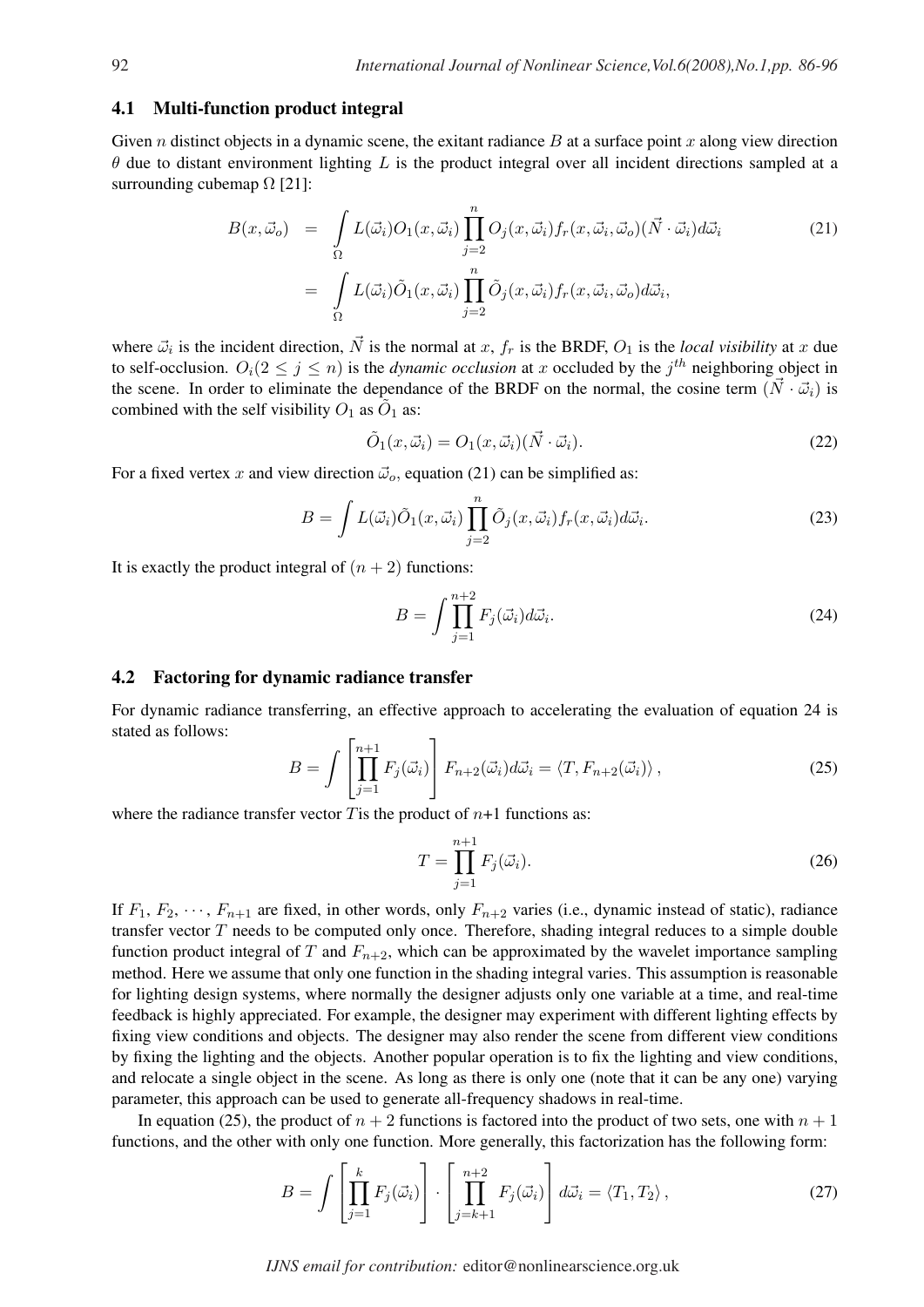where  $T_1 = \prod_{i=1}^{k}$  $_{j=1}^k F_j(\vec{\omega}_i)$  and  $T_2=$  $\Box$ <sup>n+2</sup>  $j=k+1 \ F_j(\vec{\omega}_i)$ . As a result, the product of  $n+2$  functions reduces to the double function product integral of two radiance transfer vectors.

### 5 Experiment results

#### 5.1 Parameterisation and wavelet transform of BRDF

By a change of variables, the BRDF can be transformed into a function that is more compact. There are many options for such reparameterizations. In our application, we need a parameterization that is suitable for both the BRDF and for the environment map. In our application, the BRDF is centered about the reflection vector  $\vec{\omega}_r = (\theta_r, \varphi_r)$ , instead of around the surface normal  $\vec{N}$ .

A non-standard approach of wavelet transform for  $f_r$  is employed here (Figure 3).



Figure 3: 2D Wavelet transform applied on each hemisphere of the original BRDF data.

### 5.2 Localization of EM coordinates

In our application, the BRDF is given in local coordinates with respect to the reflection vector, while an environment map is commonly expressed in global coordinates.

By rewriting the environment map as a four-dimensional function  $L(\vec{\omega}, \vec{\omega}_r)$ , where the direction  $\vec{\omega}$  is given with respect to  $\vec{\omega}_r$ , the environment map is in the same local space as the BRDF [Afrouzi G. A.][24]. In practice, both the BRDF and the environment map are tabulated as a sparse 2D set of 2D wavelet compressed images. The maps are stored at the resolution  $64 \times 64$  or  $128 \times 128$ .



Figure 4: The GPU enhanced rendering pipeline.

#### 5.3 Rendering pipeline with GPU shading

At the rendering time, the number of texture accesses for each fragment depends on the resolution chosen on-the-fly for the BRDF reconstruction. If the surface is far away from the viewpoint, fewer levels are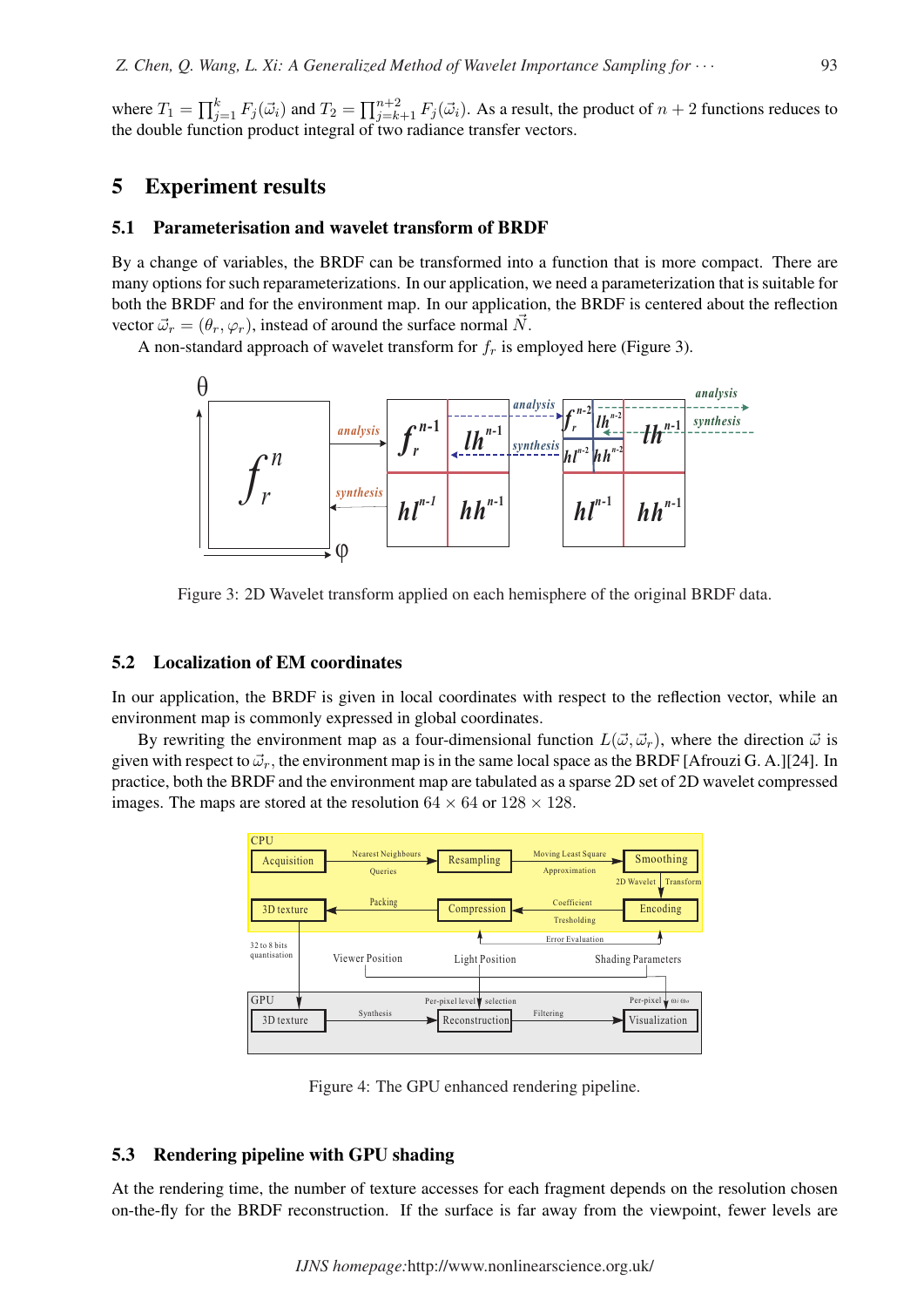required to estimate the BRDF and the performance is enhanced. These results are achieved with GPU built-in hardware filtering and by using the linearity and the multi-resolution of the wavelet encoding.

## 5.4 Results

A ray tracing rendering using BRDF in Cornell Box is implemented as below. The small color box make the back wall shinier with four bounces of global illumination. Notice the correct color bleeding in the scene, and correct glossy reflections of the scene in the back wall of right in figure 5. Figure 6 shows another rendering with dynamic objects of a ring on the ground environment map.



Figure 5: Left: Direct lighting; Right: Global Lighting



Figure 6: Left: direct lighting; Middle: global lighting; Right: the ground is added for rendering (dynamic)

### 5.5 Conclusions and future work

Wavelet product importance sampling is an efficient way for static direct illumination with complex environment mapping. According to the feature of its product sampling of two functions, the factoring scheme we developed makes shading integral reduce to a simple double function product integral. Such way is suitable for dynamic global lighting situations with multiple objects where normally only one variable is adjusted at a time, and real-time feedback is highly appreciated.

A GPU enabled pipeline is also used to accelerate the real-time rendering and worked well in practice.

Wavelet representations of BRDF and EM provide novel approaches for complex rendering. The method we proposed here can be used in other domains where the efficient computation and real-time generation are critical such as game, animation, and simulation.

# Acknowledgement:

The authors thank An-Bo Le for helpful comments and suggestions.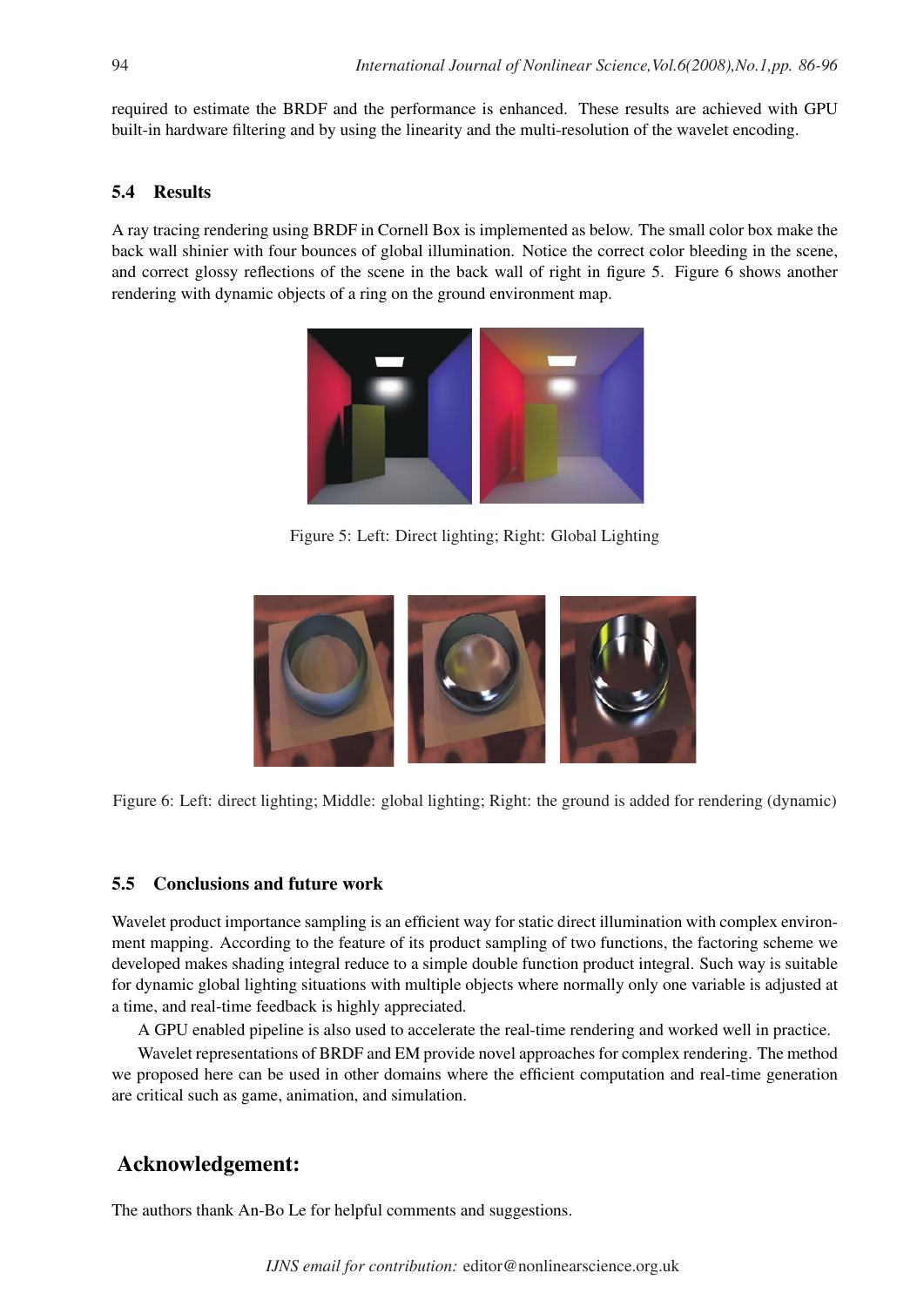### References

- [1] Burke D., Abhijeet, Heidrich W: Bidirectional Importance Sampling for Illumination from Environment Maps. In *ACM SIGGRAPH Technical Sketches*(2004)
- [2] Burke D., Ghosh A., Heidrich W: Bidirectional importance sampling for direct illumination. In *Rendering Techniques 2005 Eurographics Symposium on Rendering* (Aire-la-Ville, Switzerland, 2005), Eurographics Association. 139-146.
- [3] James T. Kajiya: The Rendering Equation. In *Computer Graphics (Proceedings of ACM SIGGRAPH* 86), 143–150( 1986)
- [4] Malvin H. Kalos ,Paula A: Whitlock. *Monte Carlo Methods, Volume 1: Basics*. Wiley-Interscience, New York(1986)
- [5] Clarberg, P., Jarosz, W., Akenine-Moller, T., Jensen, H. W: Wavelet importance sampling: Efficiently evaluating products of complex functions. *ACM Transactions on Graphics (SIGGRAPH '05) 24*: 3, 1166–1175(2005)
- [6] Lifeng Xi, Liangbin Zhang: A Study of Fractal Image Compression based on an Improved Genetic Algorithm. *International Journal of Nonlinear Science*. 3(2):116-124(2007)
- [7] Agrawal, S., Ramamoorthi, R., Belongie, S., Jensen, H.W: Structured importance sampling of environment maps. In *SIGGRAPH 03*, 605–612(2003)
- [8] Lixin Tian, Xiuming Li: Well-posedness for a New Completely Integrable Shallow Water Wave Equation*. International Journal of Nonlinear Science*. 4(2):83-91(2007)
- [9] Nicodemus F. E., Richmond J. C., Hsia J. J., Ginsberg I. W., Limperis T: Geometric Considerations and Nomenclature for Reflectance, volume NBS Monograph 160. National Bureau of Standards, Washington, D.C.(1977)
- [10] Andrew S. Glassner: Principles of Digital Image Synthesis. Morgan Kaufmann( 1995)
- [11] Xinghua Fan, Zhen Zhang, Tieniu Lu: Explicit Solitary Solutions to the Toda Lattice Equation*. International Journal of Nonlinear Science*. 3 (2): 111-115(2007)
- [12] Matt, P.,Humphreys,G: Physically Based Rendering. Morgan Kaufmann( 2004)
- [13] Ng, R., Ramamoorthi, R., Hanrahan, P: All frequency shadows using non-linear wavelet lighting approximation. ACM TOG (SIGGRAPH 2003) 22(3):376–381(2003)
- [14] Eric Veach Leonidas J. Guibas: Optimally Combining Sampling Techniques for Monte Carlo Rendering. In Proceedings of ACM SIGGRAPH 95: 419–428( 1995)
- [15] Eric J. Stollnitz, Tony D. DeRose, David H. Salesin: Wavelets for Computer Graphics: Theory and Applications. Morgan Kaufmann( 1996)
- [16] Ng, R., Ramamoorthi R., Hanrahan,P: Triple Product Wavelet Integrals for All-Frequency Relighting. ACM Transactions on Graphics, 23(3): 477–487( 2004)
- [17] Phong, B. T: Illumination for computer generated pictures. *Commun. ACM 18*, 6, 311–317(1975)
- [18] Mccool, M. D., Ang, J., Ahmad, A: Homomorphic factorization of BRDFs for high-performance rendering. In *SIGGRAPH 01*, 185–194(2001)
- [19] Ben-Artzi, A., Overbeck, R., Ramamoorthi, R: Real-time BRDF editing in complex lighting. *ACM Transactions on Graphics (SIGGRAPH 06) 25*, 3, 945–954(2006)